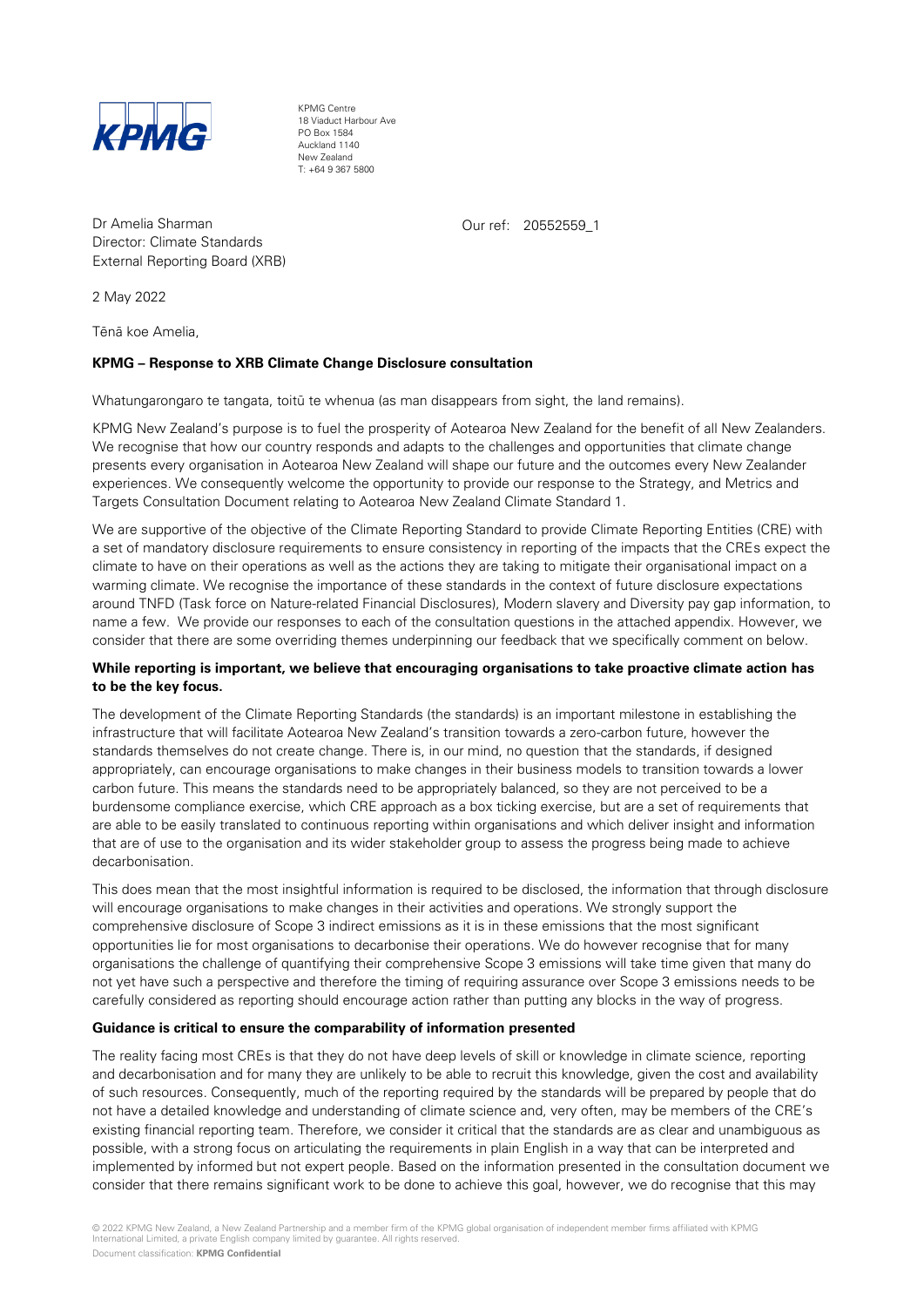

KPMG – Response to XRB Climate Change Disclosure consultation 2 May 2022

be achieved through the guidance that is provided alongside the standards and it is critical that this is as comprehensive and industry specific as possible.

# **While moving first in climate reporting is laudable for Aotearoa New Zealand, we should still be seeking international consistency**

The development of these standards by the XRB highlights the priority that the New Zealand Government is placing on setting Aotearoa New Zealand on a track towards a lower carbon future. It is important to recognise that this development is taking place against the development of a range of other initiatives globally, including the work being done by the newly established International Sustainability Standards Board (ISSB) to develop climate reporting standards and recent national reporting initiatives proposed in the United States and European Union. While we acknowledge that this consultation document was developed with reference to the prototype ISSB standard that had been issued, we note that recently issued exposure draft (IFRS S2 Climate Related Disclosures) encompasses a number of significant changes in requirements to the prototype. In some cases, this means the requirements in the standards will be less comprehensive than those that will be required by IFRS S2, while in other areas it leaves New Zealand CREs being faced with more comprehensive reporting requirements. It is our view, that we should be seeking wherever possible to be consistent with international requirements; we should never be seeking less than minimum international requirements, however, and should only be seeking more information in rare circumstances if required because of the legislative framework or it delivers on the needs of stakeholders in New Zealand.

# **The XRB may want to consider other entities not within scope of the legislation at the current time**

We note that under the current legislation the number of organisations that are deemed to be CREs represents only a tiny fraction of the total number of organisations in New Zealand and does not include many large emitters in this country. However, our conversations with many organisations not currently captured by the proposed standards highlight that for a range of reasons (predominately driven by existing stakeholders in their organisations including investors, employers, customers, lenders, regulators, and others) these organisations are likely to make voluntary climate related disclosures. It is our view that the XRB's standards will be seen by these organisations as authoritative guidance to be applied in preparing their disclosures. We consequently would encourage the Board to provide guidance to those organisations seeking to make voluntary climate disclosures on what 'a voluntary climate disclosure report' might include in terms of minimum information. We consider that clear and easily adoptable guidance in this area would assist in wider adoption of climate reporting which ultimately will accelerate Aotearoa New Zealand's journey towards a lower carbon future.

We once again would like to thank you for the opportunity to provide a submission on this consultation document. Please do not hesitate to contact Brent Manning, Ian Proudfoot, or Simon Wilkins (details below) should you wish to discuss our submission further.

Ngā mihi

**Brent Manning** National Managing Partner, Audit

**Ian Proudfoot** Partner, KPMG Impact Measurement Partner, KPMG ImpactAssurance and Reporting

Service

**Simon Wilkins**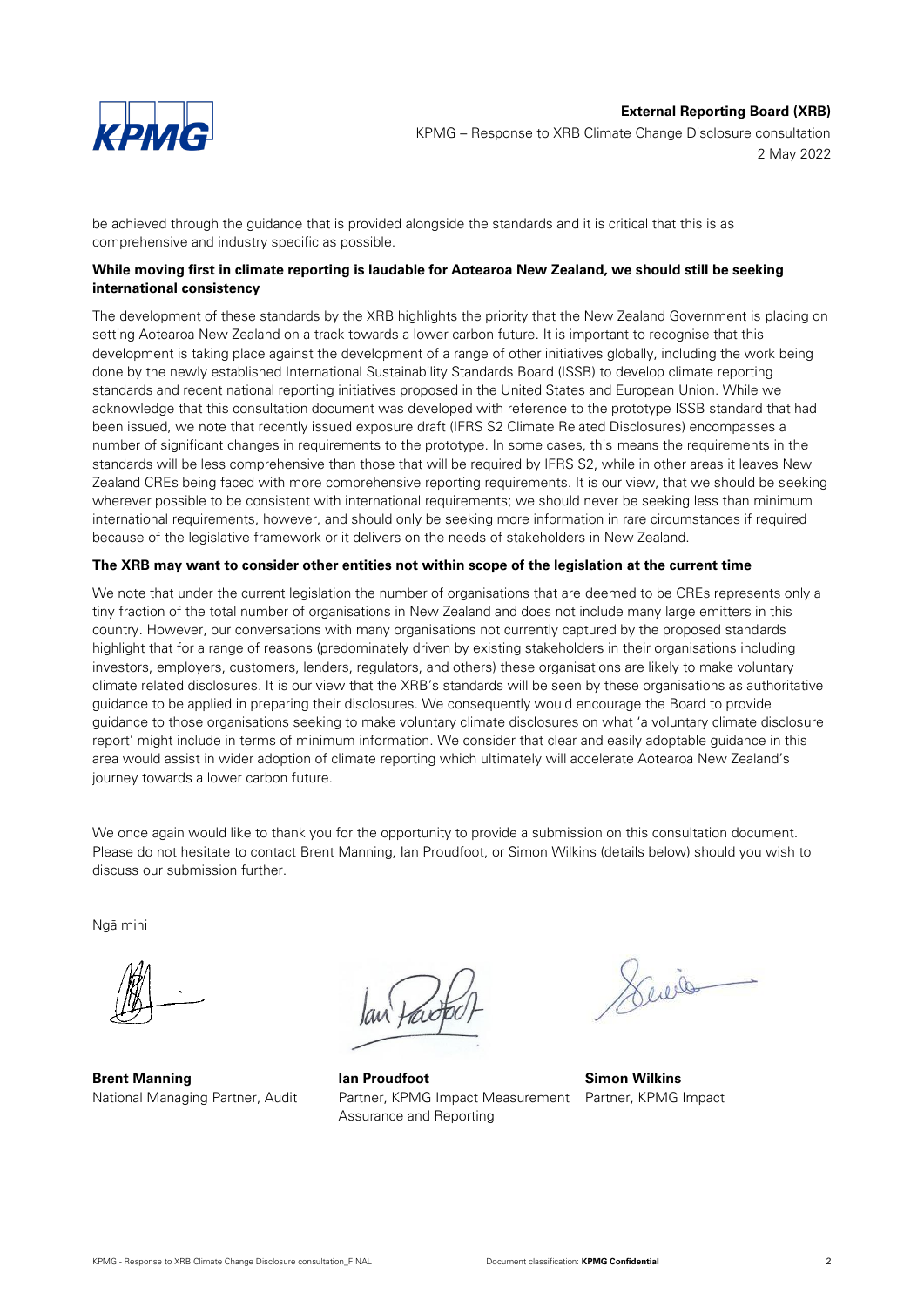

# **Appendix 1 – KPMG responses to the consultation questions**

| <b>Question</b> |                                                                                                                                                                                                                                                                                                                                                                                                                                                                                                                                                                                                                                                                                                                                                                                     | <b>KPMG response</b>                                                                                                                                                                                                                                                                                                                                                                                                                                   |
|-----------------|-------------------------------------------------------------------------------------------------------------------------------------------------------------------------------------------------------------------------------------------------------------------------------------------------------------------------------------------------------------------------------------------------------------------------------------------------------------------------------------------------------------------------------------------------------------------------------------------------------------------------------------------------------------------------------------------------------------------------------------------------------------------------------------|--------------------------------------------------------------------------------------------------------------------------------------------------------------------------------------------------------------------------------------------------------------------------------------------------------------------------------------------------------------------------------------------------------------------------------------------------------|
| 1)              | Do you think the proposed Strategy section of NZ CS 1 meets primary<br>user needs?<br>Do you think that the information in this section of the standard will<br>a)<br>provide information that is useful to primary users for decision<br>making? If not, please explain why not and identify any alternative<br>proposals.<br>Do you consider that this section of the standard is clear and<br>b)<br>unambiguous in terms of the information to be disclosed? If not, how<br>could clarity be improved?<br>Do you consider that this section of the standard is adequately<br>$\mathcal{C}$<br>comprehensive and achieves the right balance between<br>prescriptiveness and principles-based disclosures? If not, what<br>should be removed or added to achieve a better balance? | Agreed. The current draft provides a good and useful reference base of<br>strategy related information to be disclosed. We recognise that this section<br>will rely heavily on clear guidance, detailed in subsection 6.4 Strategy:<br>proposed guidance.<br>This is particularly relevant when considering an organisation's resilience to<br>navigate the impacts of climate change. This guidance should be done at a<br>sector and industry level. |
| 2)              | Do you agree that a standalone disclosure describing the entity's<br>business model and strategy is necessary? Why or why not?                                                                                                                                                                                                                                                                                                                                                                                                                                                                                                                                                                                                                                                      | Agreed - It is imperative that there is a clear link to the CRE's climate<br>disclosures from their business model and strategy. This can, where possible,<br>facilitate better comparability across different sectors and industries. The<br>business model should also consider the transformation options in the short,<br>medium, and long term, and not just the 'status quo'.                                                                    |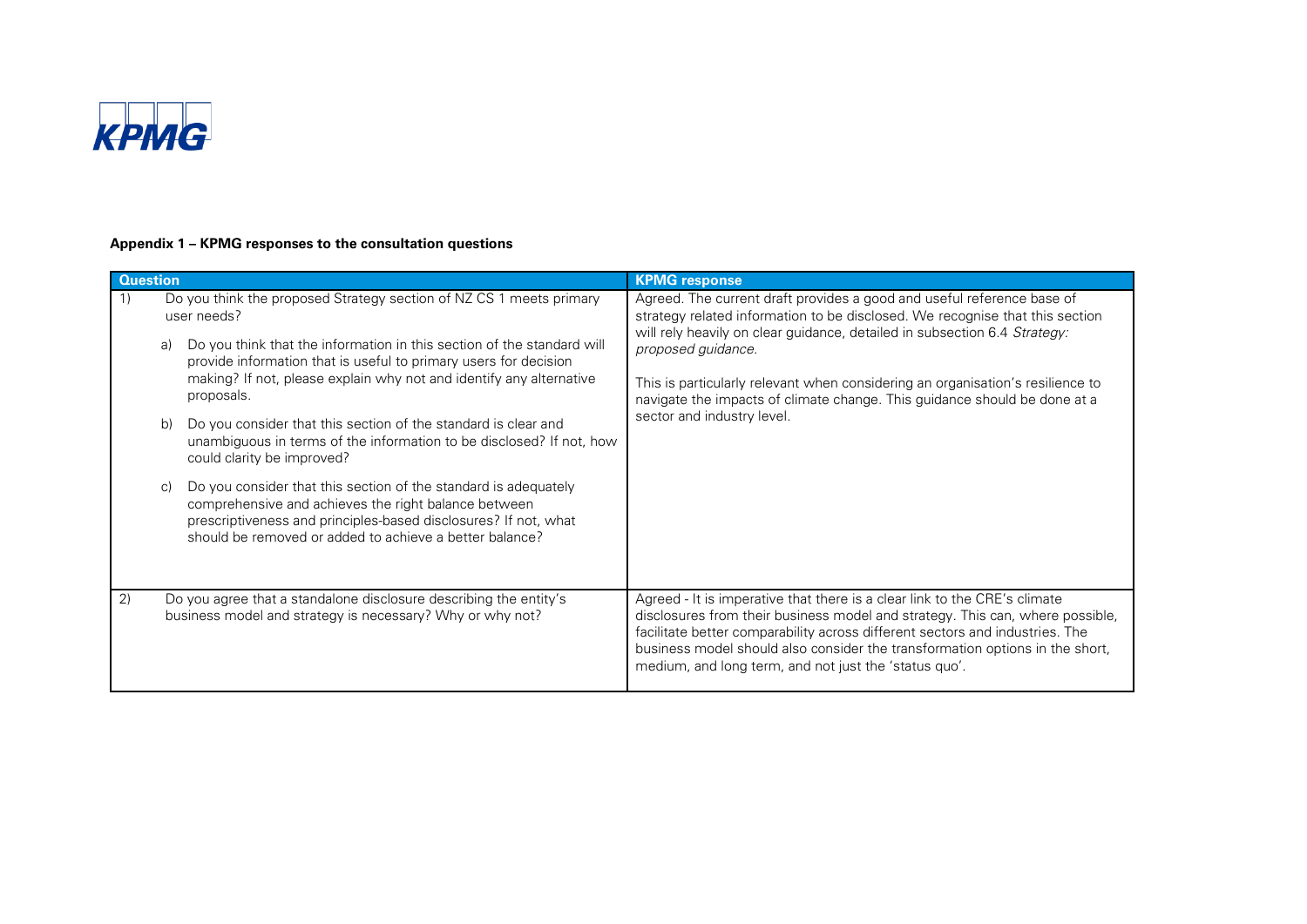

| <b>Question</b> |                                                                                                                                                                                                                                                                                                                                                                                                                                                                                             | <b>KPMG response</b>                                                                                                                                                                                                                                                                                                                                                                                                                                                                                                                                                                                                                                                                                                                                                                                                            |
|-----------------|---------------------------------------------------------------------------------------------------------------------------------------------------------------------------------------------------------------------------------------------------------------------------------------------------------------------------------------------------------------------------------------------------------------------------------------------------------------------------------------------|---------------------------------------------------------------------------------------------------------------------------------------------------------------------------------------------------------------------------------------------------------------------------------------------------------------------------------------------------------------------------------------------------------------------------------------------------------------------------------------------------------------------------------------------------------------------------------------------------------------------------------------------------------------------------------------------------------------------------------------------------------------------------------------------------------------------------------|
| 3)              | Do you agree that we should not prescribe which global mean<br>temperature increase scenario(s) should be used to explore higher<br>physical risk scenarios (such as 2.7°C and/or 3.3°C or by using<br>Representative Concentration Pathways (RCP) such as RCP4.5 or 6), but<br>rather leave this more open by requiring a 'greater than 2°C scenario'?<br>Why or why not?                                                                                                                  | Disagreed. We believe that the standards should require a 'greater than 3°C<br>scenario.'<br>Including a higher physical risk scenario is essential to the process of scenario<br>analysis if it is to fulfill its fundamental purpose and meet the needs of primary<br>users.                                                                                                                                                                                                                                                                                                                                                                                                                                                                                                                                                  |
| 4)              | We do not require transition plans to be tied to any particular target such<br>as net zero and/or 1.5°C, but that entities will be free to disclose this if<br>they have done so. Do you agree? Why or why not?                                                                                                                                                                                                                                                                             | Agreed. CREs should have the flexibility to set targets they deem achievable<br>and the flexibility to set enhanced targets over time.                                                                                                                                                                                                                                                                                                                                                                                                                                                                                                                                                                                                                                                                                          |
| 5)              | Do you have any views on the defined terms as they are currently<br>proposed?                                                                                                                                                                                                                                                                                                                                                                                                               | The consultation document suggests that 'adaptation plans' should focus on<br>risks and opportunities associated with physical climate changes. In-line with<br>ISO 14090:2019, we believe that 'adaptation plans' should address<br>organisations' priorities including (inter alia) transition-related risks,<br>opportunities, and gaps in adaptive capacity.<br>The consultation document defines a 'strategy' as an entity's desired future<br>state. We believe that a broader definition would be more useful. For example,<br>a strategy might be defined as 'an entity's solution for moving from where it is<br>now to its desired future state. A strategy should set out the preconditions<br>that an entity believes necessary to achieve its purpose and the steps it will<br>take to create those preconditions. |
| 6)              | The XRB has identified adoption provisions for some of the specific<br>disclosures in NZ CS 1:<br>Do you agree with the proposed first-time adoption provisions? Why<br>a)<br>or why not?<br>In your view, is first-time adoption relief needed for any of the other<br>disclosure requirements? Please specify the disclosure and provide a<br>reason.<br>If you are requesting further first-time adoption relief, what<br>C)<br>information would you be able to provide in the interim? | Agreed. People will need time and resources to implement NZ CS<br>1, andclarity around what will be required in progress updates for the<br>Transition and Adaptation plans.                                                                                                                                                                                                                                                                                                                                                                                                                                                                                                                                                                                                                                                    |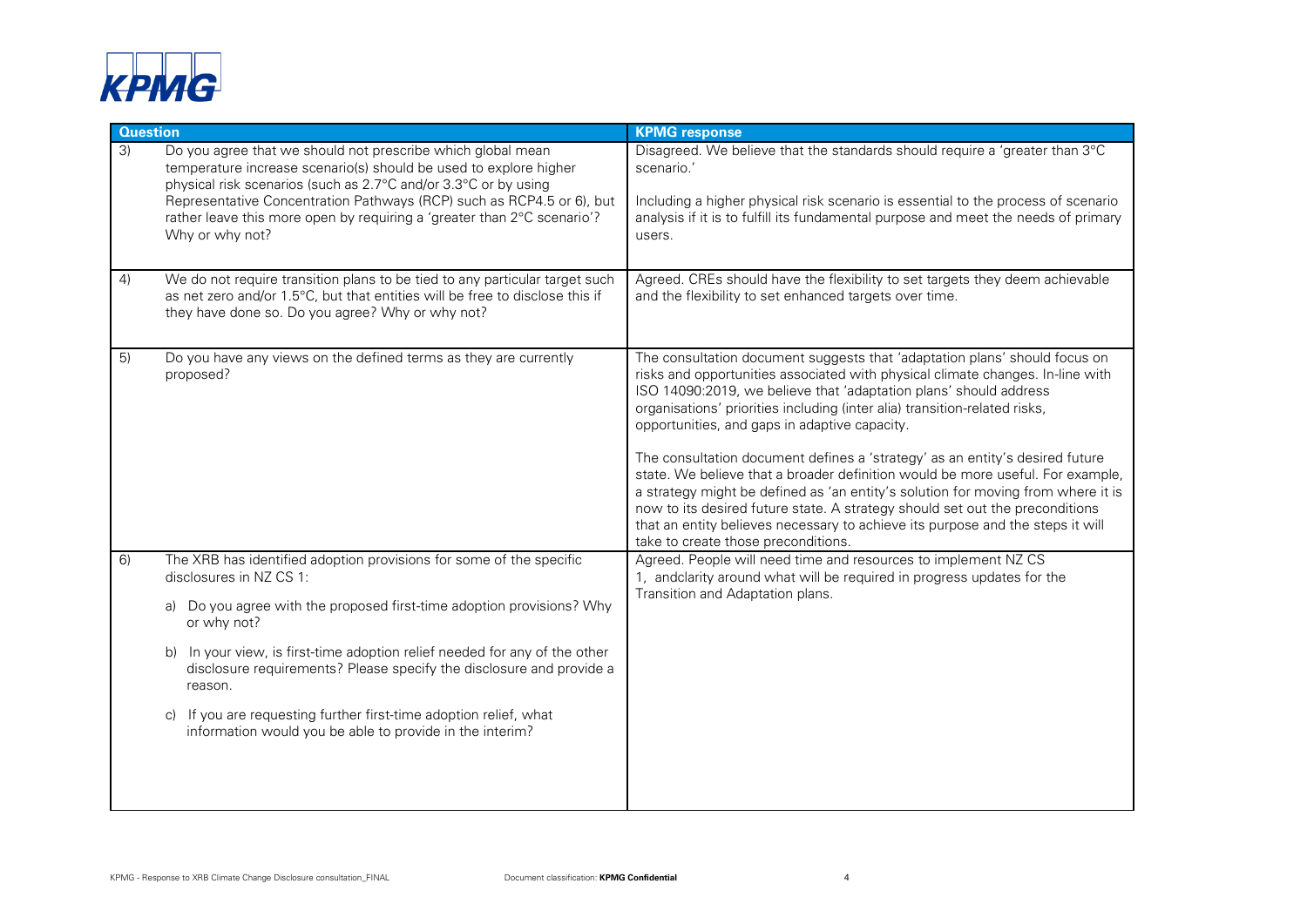

| <b>Question</b> |                                                                                                                                                                                                                                                                                                                                                       | <b>KPMG response</b>                                                                                                                                                                                                                                                                                                                                                                                                                                                                                                                                                                                                           |
|-----------------|-------------------------------------------------------------------------------------------------------------------------------------------------------------------------------------------------------------------------------------------------------------------------------------------------------------------------------------------------------|--------------------------------------------------------------------------------------------------------------------------------------------------------------------------------------------------------------------------------------------------------------------------------------------------------------------------------------------------------------------------------------------------------------------------------------------------------------------------------------------------------------------------------------------------------------------------------------------------------------------------------|
| 7)              | Do you think the proposed Metrics and Targets section of NZ CS 1<br>meets primary user needs?                                                                                                                                                                                                                                                         | In general, we consider that the proposed Metric and Targets section of NZCS<br>1 will meet primary user needs.                                                                                                                                                                                                                                                                                                                                                                                                                                                                                                                |
|                 | Do you think that the information in this section of the standard will<br>a)<br>provide information that is useful to primary users for decision<br>making? If not, please explain why not and identify any alternative<br>proposals.                                                                                                                 | Our view is that this section is generally clear and unambiguous. However, we<br>think there should be further guidance around industry specific metrics and<br>targets. Perhaps an appropriate place to disclose this information would be an<br>additional industry-specific guidance that the XRB has indicated it will likely<br>produce.<br>The balance between prescriptiveness and principle-based disclosures is<br>appropriate and will allow organisations to describe their own metrics and<br>targets. We suggest expanding the wording in Section 7.1 to clarify sector and<br>industry specific considerations.  |
|                 | Do you consider that this section of the standard is clear and<br>b)<br>unambiguous in terms of the information to be disclosed? If not, how<br>could clarity be improved?<br>Do you consider that this section of the standard is adequately                                                                                                         |                                                                                                                                                                                                                                                                                                                                                                                                                                                                                                                                                                                                                                |
|                 | comprehensive and achieves the right balance between<br>prescriptiveness and principles-based disclosures? If not, what<br>should be removed or added to achieve a better balance?                                                                                                                                                                    |                                                                                                                                                                                                                                                                                                                                                                                                                                                                                                                                                                                                                                |
| $\mathsf{8}$    | We have not specified industry-specific metrics. The guidance will direct<br>preparers where to look for industry-specific metrics. Do you believe this<br>is reasonable or do you believe we should include a list of required<br>metrics by industry? If so, do you believe we should use the TCFD<br>recommendations or follow the TRWG prototype? | We think there would be value in considering industry specific metrics to<br>enhance comparability. If not required, then we request that the XRB release<br>draft sector guidance in full, for industry consultation, to ensure that it covers<br>all material risks and opportunities that relate to a particular industry. We see<br>this as particularly important, given that the approach to reporting metrics and<br>targets will differ from industry to industry. There should be a clear statement<br>of what are the industry specific material risks and opportunities that<br>companies are required to disclose. |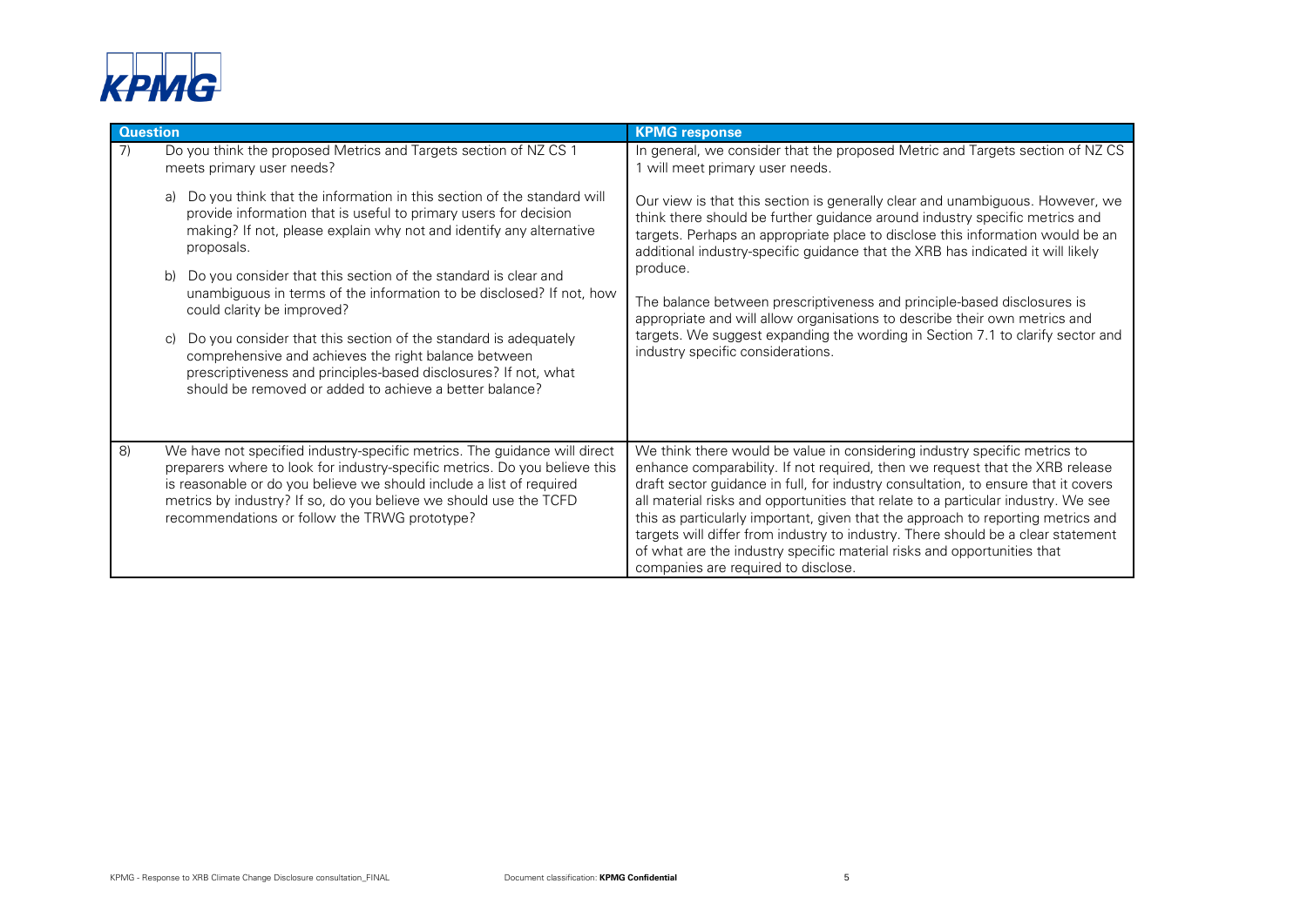

| <b>Question</b> |                                                                                                                                                                                                                                                                                                                  | <b>KPMG response</b>                                                                                                                                                                                                                                                                                                                                                                                                                                                                                                                                                                                                                                                                                                                                                                                                                                                                                        |
|-----------------|------------------------------------------------------------------------------------------------------------------------------------------------------------------------------------------------------------------------------------------------------------------------------------------------------------------|-------------------------------------------------------------------------------------------------------------------------------------------------------------------------------------------------------------------------------------------------------------------------------------------------------------------------------------------------------------------------------------------------------------------------------------------------------------------------------------------------------------------------------------------------------------------------------------------------------------------------------------------------------------------------------------------------------------------------------------------------------------------------------------------------------------------------------------------------------------------------------------------------------------|
| 9)              | We will require disclosure of scope 3 value chain emissions as part of<br>this standard. Are there areas (particularly in your scope 3 value chain)<br>where there are impediments to measuring at present? If so, what are<br>these areas and when do you think it might be possible to measure<br>these areas? | The ease at which Scope 3 value chain emissions can be calculated depends<br>on many internal as well as external factors unique to each organisation and<br>often requires some judgement to balance a desire for accuracy with the<br>required administrative burden. Issues with data availability, data quality,<br>emission factor availability, supply chain cooperation and reliance on proxies<br>due to limited primary data often lead to higher degrees of estimation.<br>However, significant guidance for data collection and calculation of Scope 3<br>emissions exist and an organisation may choose a combination of calculation<br>methods to overcome some of these challenges. Improvements in the<br>reporting of Scope 3 emissions are often gradual over time. To ensure better<br>reporting and avoid any potential confusion, it would be useful to include<br>quidance related to: |
|                 |                                                                                                                                                                                                                                                                                                                  | - The calculation methods allowed. A combination of acceptable methods<br>(supplier specific, spend-based, average-data methods) will likely reduce<br>impediments to measuring value chain emissions.<br>To what extent proxies and extrapolation of data are allowed.                                                                                                                                                                                                                                                                                                                                                                                                                                                                                                                                                                                                                                     |
|                 |                                                                                                                                                                                                                                                                                                                  | Required supplementary explanation. For example, methods applied (by<br>source/category); information to accompany situations where the<br>emissions totals have been derived from high levels of assumptions and<br>poor data quality; or clarifying information required on the selection of<br>emission factors.                                                                                                                                                                                                                                                                                                                                                                                                                                                                                                                                                                                         |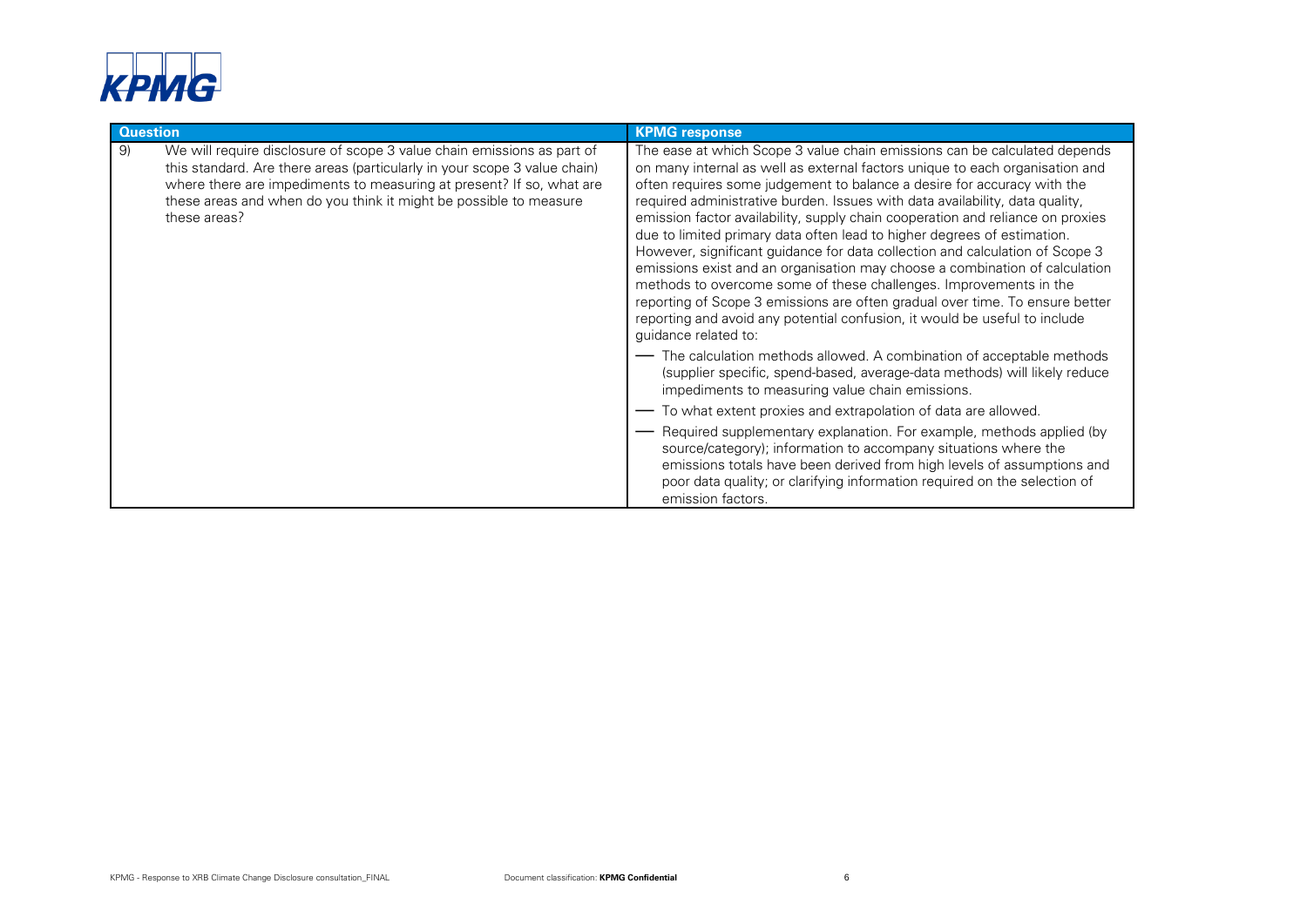

| <b>Question</b> |                                                                                                                                                                                                                                                                                                                                 | <b>KPMG response</b>                                                                                                                                                                                                                                                                                                                                                                                                                                                                                                                                                                                                                                                                                                                                                                                                                                                                                                                                                                                                                                                                                                                                                                                                                                                                                                                                                                                                                                                                                                                                                                                                                                                                                                                                                                                                                                                                                                                          |
|-----------------|---------------------------------------------------------------------------------------------------------------------------------------------------------------------------------------------------------------------------------------------------------------------------------------------------------------------------------|-----------------------------------------------------------------------------------------------------------------------------------------------------------------------------------------------------------------------------------------------------------------------------------------------------------------------------------------------------------------------------------------------------------------------------------------------------------------------------------------------------------------------------------------------------------------------------------------------------------------------------------------------------------------------------------------------------------------------------------------------------------------------------------------------------------------------------------------------------------------------------------------------------------------------------------------------------------------------------------------------------------------------------------------------------------------------------------------------------------------------------------------------------------------------------------------------------------------------------------------------------------------------------------------------------------------------------------------------------------------------------------------------------------------------------------------------------------------------------------------------------------------------------------------------------------------------------------------------------------------------------------------------------------------------------------------------------------------------------------------------------------------------------------------------------------------------------------------------------------------------------------------------------------------------------------------------|
| 10)             | Paragraphs 8, 9 and 10 contain specific requirements relating to the<br>disclosure of GHG emissions to facilitate the conduct of assurance<br>engagements in line with the requirement of section 461ZH of the<br>Financial Markets Conduct Act. Do you have any observations or<br>concerns about these proposed requirements? | We acknowledge XRB's comment and concur from what is already publicly<br>released, that there are multiple existing globally accepted and commonly<br>used GHG emissions measurement and reporting standards (including GHG<br>Protocol and ISO 14064-1). We currently see the use of the GHG Protocol as<br>more common place in the market, given it is more descriptive and discusses,<br>for example, motivational reasons for reporting GHG emissions rather than the<br>short, more direct nature of ISO 14064-1. We would prefer the exclusive use<br>of the GHG protocol on the basis it provides a more principle-based approach<br>to the measurement of GHG inventories.<br>In not proposing to mandate a single approach, we encourage the XRB to<br>consider whether this meets the disclosure objective for metrics and targets<br>to enable primary users to understand how an entity measures and manages<br>its climate-risk related risks and opportunities. We believe there is a risk that<br>CREs of a similar nature do not use the same approach and therefore,<br>consistency and comparability of Scope 3 emissions across CREs is affected.<br>However, we do appreciate CREs may already be reporting under different<br>GHG emissions measurement and reporting standards for different but valid<br>reasons. In addition to the examples planned to be cited in the guidance, we<br>would encourage the XRB to provide clear guidance in relation to the<br>differences between the examples of commonly accepted standards and<br>guidance and offer scenarios in which the different standards and guidance<br>could be most relevant.<br>Regardless of the standard used, the requirement for the CRE to disclose the<br>methodology and assumptions applied should enable the precondition of<br>assurance engagements in respect of suitable criteria under ISAE (NZ) 3000<br>and ISAE (NZ) 3410 to be met. |
| 11)             | Do you have any views on the defined terms as they are currently<br>proposed?                                                                                                                                                                                                                                                   | We believe that the "sector specific targets" definition needs to be included.<br>It is not clear what is intended to be included within sector & industry specific<br>targets as well as the risks and opportunities.                                                                                                                                                                                                                                                                                                                                                                                                                                                                                                                                                                                                                                                                                                                                                                                                                                                                                                                                                                                                                                                                                                                                                                                                                                                                                                                                                                                                                                                                                                                                                                                                                                                                                                                        |
| 12)             | The XRB has proposed not providing first-time adoption provisions for<br>the Metrics and Targets section of NZ CS 1. Do you agree? Why or why<br>not?                                                                                                                                                                           | We concur but recommend including further guidance as per question 9.                                                                                                                                                                                                                                                                                                                                                                                                                                                                                                                                                                                                                                                                                                                                                                                                                                                                                                                                                                                                                                                                                                                                                                                                                                                                                                                                                                                                                                                                                                                                                                                                                                                                                                                                                                                                                                                                         |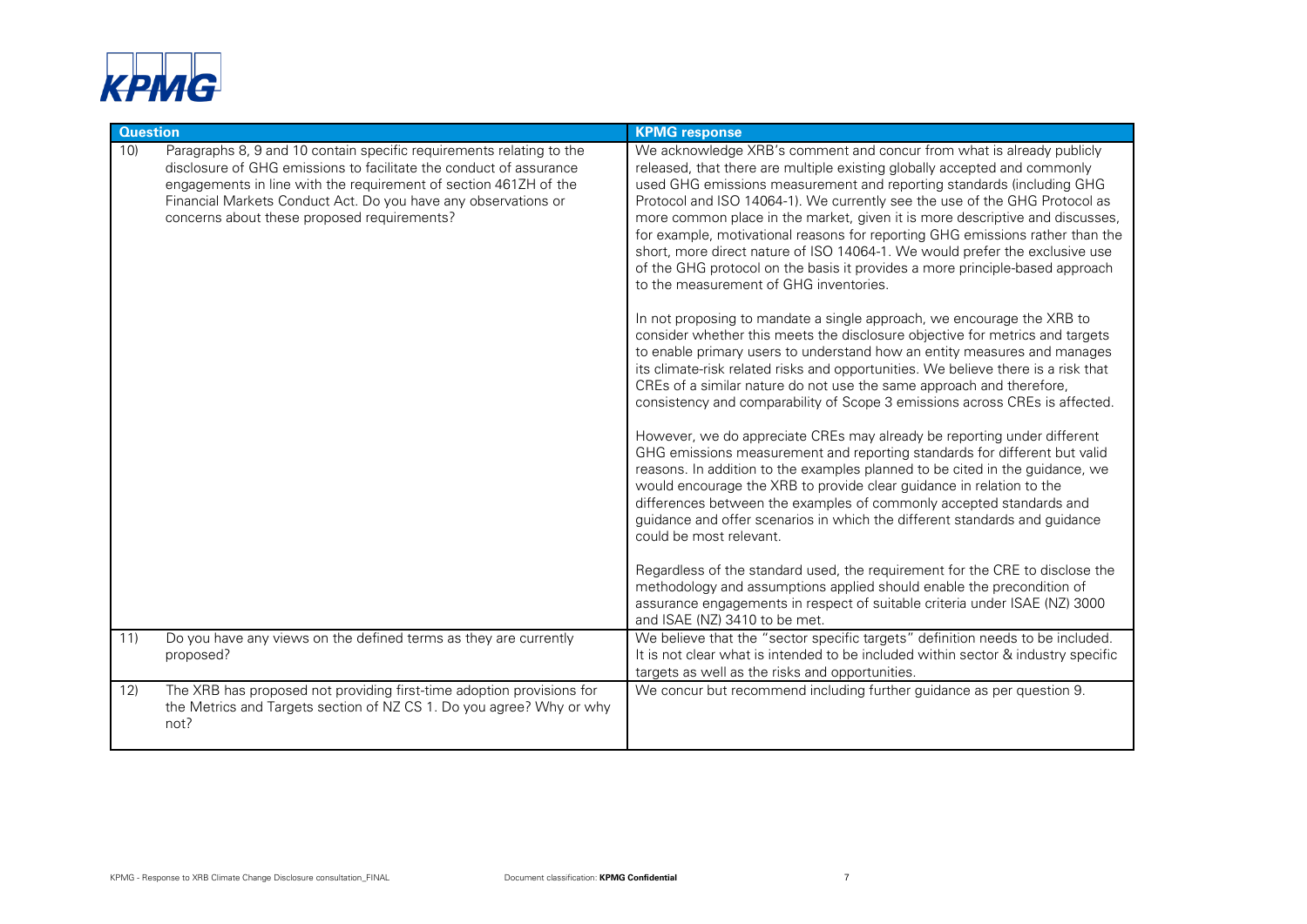

| 13) | The XRB proposes that the minimum level of assurance for GHG<br>emissions be set at limited assurance. Do you agree? | We have seen the growth of voluntary assurance on GHG emission<br>disclosures in recent years, to meet the increasing demands of stakeholders.<br>We currently provide both limited and reasonable assurance over GHG<br>emissions to a variety of organisations across a range of sectors. We<br>acknowledge that XRB has investigated existing practice in making their<br>proposal with the results showing a broad range of obtaining assurance or not<br>and the standard of that assurance. |
|-----|----------------------------------------------------------------------------------------------------------------------|---------------------------------------------------------------------------------------------------------------------------------------------------------------------------------------------------------------------------------------------------------------------------------------------------------------------------------------------------------------------------------------------------------------------------------------------------------------------------------------------------|
|     |                                                                                                                      | For some CREs, the requirement for limited assurance is less than what is<br>currently being obtained as global best practice moves towards reasonable<br>assurance. We acknowledge that the current proposal does not mandate nor<br>prohibit reasonable assurance and that the XRB has stated that "setting the<br>minimum level of assurance for GHG emissions at limited assurance should be<br>revised after a suitable period of time".                                                     |
|     |                                                                                                                      | At a minimum, we would like to see greater clarity provided by the XRB in<br>relation to what a 'suitable period of time' would be.                                                                                                                                                                                                                                                                                                                                                               |
|     |                                                                                                                      | However, keeping in mind that these are New Zealand's largest entities, and<br>many are already obtaining some level of assurance, we consider there could<br>also be merit in the XRB considering mandating a different level of required<br>assurance for Scope 1 and 2 (being reasonable assurance) versus Scope 3<br>emissions (being limited assurance) to further demonstrate best practice by<br>our market leaders.                                                                       |
|     |                                                                                                                      | Whilst we do acknowledge this may provide less clarity to the reader of<br>assurance opinion over the GHG emissions report, the report could include<br>descriptions of procedures performed over each scope of emissions to<br>educate the reader.                                                                                                                                                                                                                                               |
|     |                                                                                                                      | Regardless of the level of assurance mandated, CREs will still need to invest<br>time and money into the information systems, methodology and controls<br>necessary to calculate Scope 1, 2 and 3 emissions to ensure the preconditions<br>for assurance are met under ISAE (NZ) 3000 and ISAE (NZ) 3410.                                                                                                                                                                                         |
|     |                                                                                                                      | However, we concur and recognise the comments of the TCFD that "the Task<br>Force recognizes the data and methodological challenges associated with<br>calculating scope 3 GHG emissions". This higher level of estimation<br>uncertainty does result in greater work effort from assurance practitioners and,                                                                                                                                                                                    |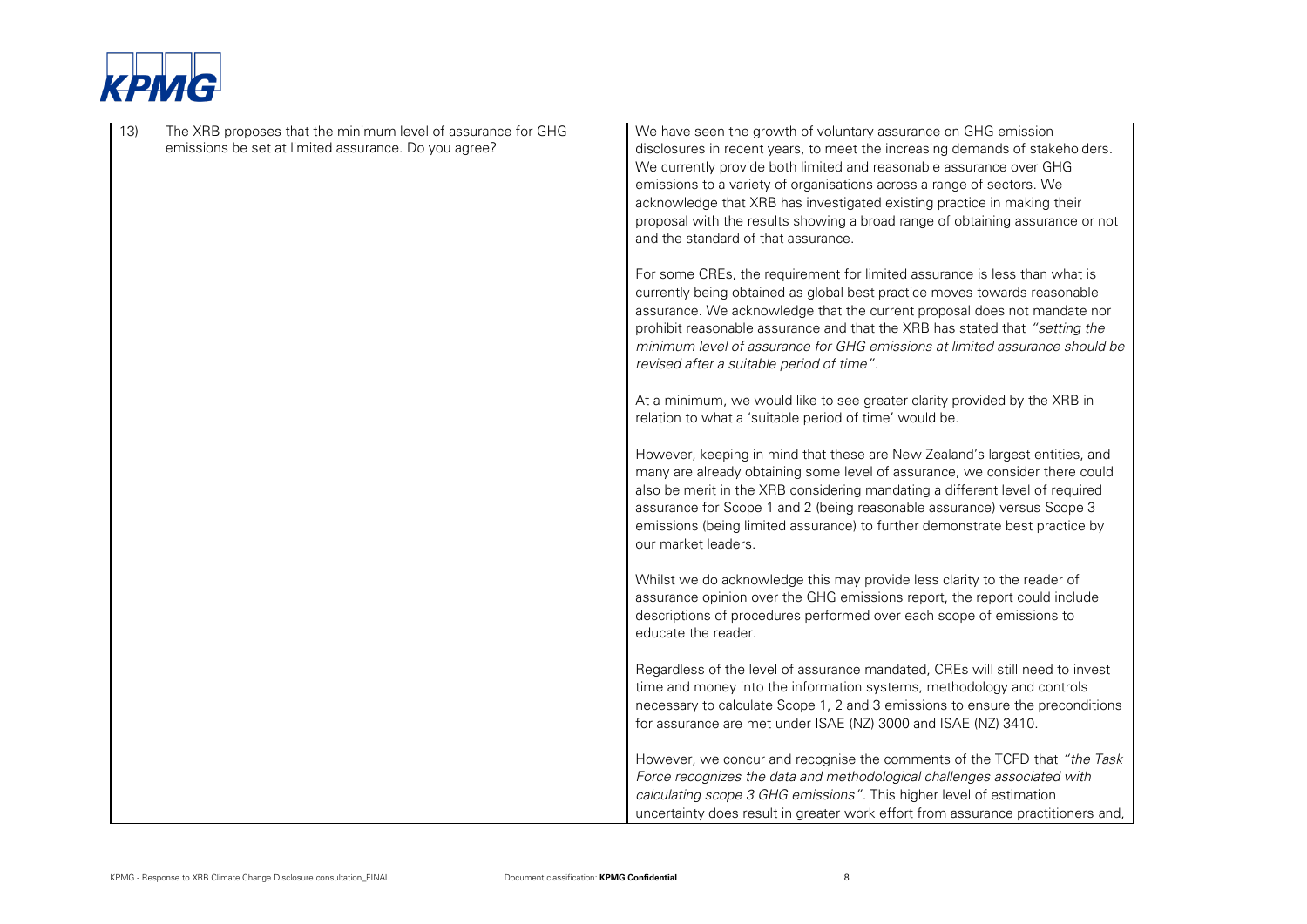

| <b>Question</b> | <b>KPMG response</b>                                                                                                                                                                                                                                                                                                                      |
|-----------------|-------------------------------------------------------------------------------------------------------------------------------------------------------------------------------------------------------------------------------------------------------------------------------------------------------------------------------------------|
|                 | as a result, a higher cost to the CREs, particularly in the earlier years of<br>preparing the GHG emissions report. The incremental work effort and cost for<br>Scope 1 and 2 emissions are expected to be lower than Scope 3, due to less<br>estimation uncertainty.                                                                     |
|                 | Ultimately, we must keep in mind the aims of the standard, including enabling<br>primary users to understand an entity's gross emissions, both in the reporting<br>year and trends over time, and providing transparency and accountability to<br>stakeholders.                                                                           |
|                 | Therefore, we consider that with the already evolving demands of<br>stakeholders whilst taking into consideration cost and benefits, that the XRB<br>should consider defining a suitable time frame for increasing the minimum<br>level for Scope 1 and 2 emissions to reasonable assurance if initially all set at<br>limited assurance. |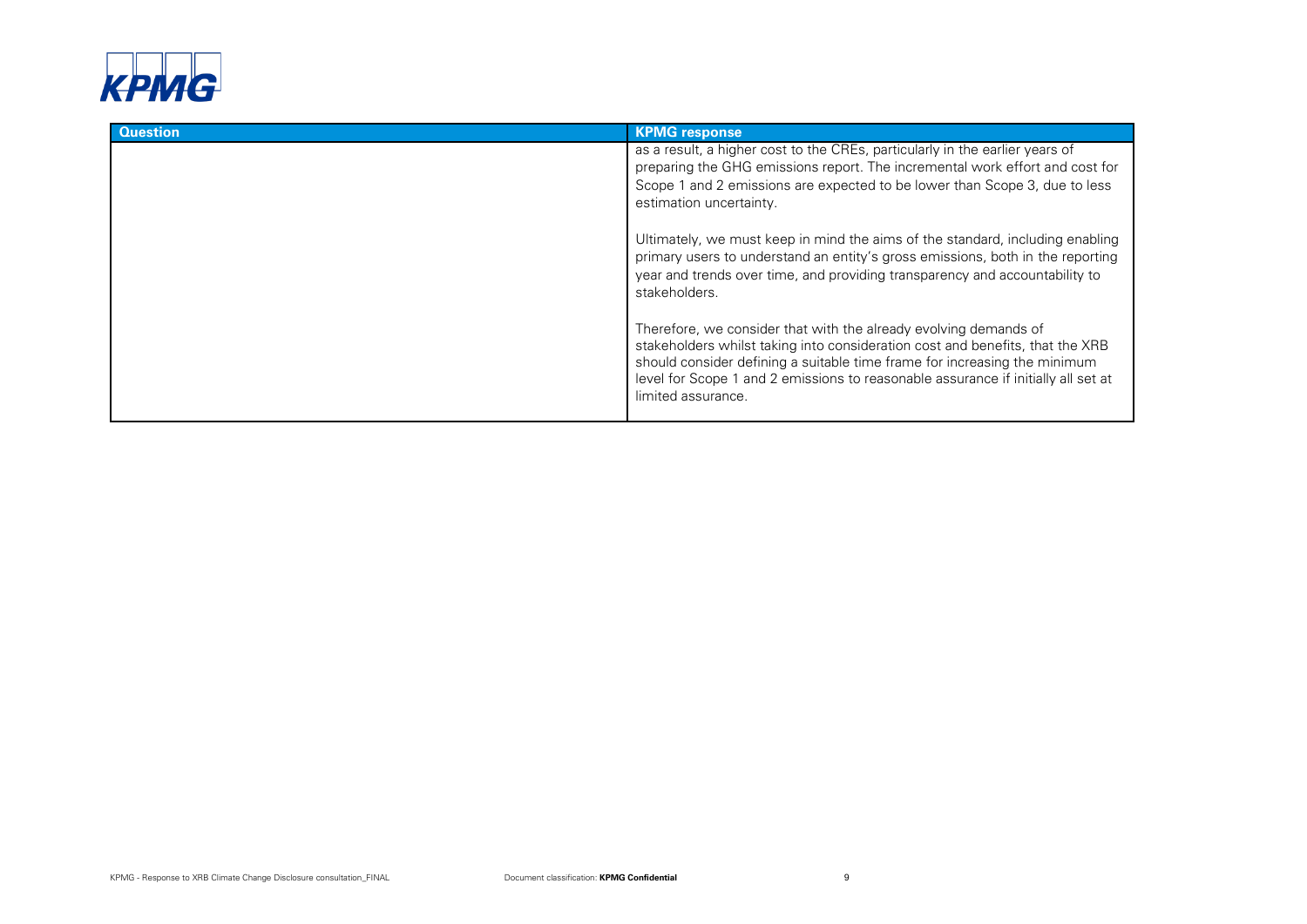

| <b>Question</b>                                                                                                                                                                                                                                                                                                                                                                            | <b>KPMG response</b>                                                                                                                                                                                                                                                                                                                                                                                                                                                                                                                                                                                                                                                                                                                                                                                                                                                                                                                                                                                                                                                                                                                                                                                        |
|--------------------------------------------------------------------------------------------------------------------------------------------------------------------------------------------------------------------------------------------------------------------------------------------------------------------------------------------------------------------------------------------|-------------------------------------------------------------------------------------------------------------------------------------------------------------------------------------------------------------------------------------------------------------------------------------------------------------------------------------------------------------------------------------------------------------------------------------------------------------------------------------------------------------------------------------------------------------------------------------------------------------------------------------------------------------------------------------------------------------------------------------------------------------------------------------------------------------------------------------------------------------------------------------------------------------------------------------------------------------------------------------------------------------------------------------------------------------------------------------------------------------------------------------------------------------------------------------------------------------|
| The XRB has proposed a definition of material (Information is material if<br>14)<br>omitting, misstating, or obscuring it could reasonably be expected to<br>influence decisions that primary users make on the basis of their<br>assessments of an entity's enterprise value across all time horizons,<br>including the long term). Do you agree with this definition? Why or why<br>not? | We note that the XRB has commented that this is a pragmatic solution and<br>that "this approach sets a solid foundation that we can build upon, which may<br>include double materiality in the future."<br>We concur that this is a pragmatic solution, with the definition of materiality<br>being investor-focused resulting in consistency with NZ IFRS Accounting<br>Standards.<br>However, we do share concerns that disclosure of information that affects<br>investors' assessments of the company's enterprise value will result in CREs<br>including information only about the company's impact on the economy, the<br>environment or society that could affect its enterprise value, not all potential<br>impacts.<br>Whilst climate reporting is a significant step forward for many CREs, the<br>enterprise-value approach to assessing materiality may also be new to many<br>companies that currently produce sustainability reports to meet wider<br>stakeholder needs.<br>Therefore, we recommend that the XRB should consider incorporating the<br>concept of double materiality into all aspects of NZ CS 1 from<br>commencement, which we consider reflects the prevailing direction of |
|                                                                                                                                                                                                                                                                                                                                                                                            | practice internationally.                                                                                                                                                                                                                                                                                                                                                                                                                                                                                                                                                                                                                                                                                                                                                                                                                                                                                                                                                                                                                                                                                                                                                                                   |